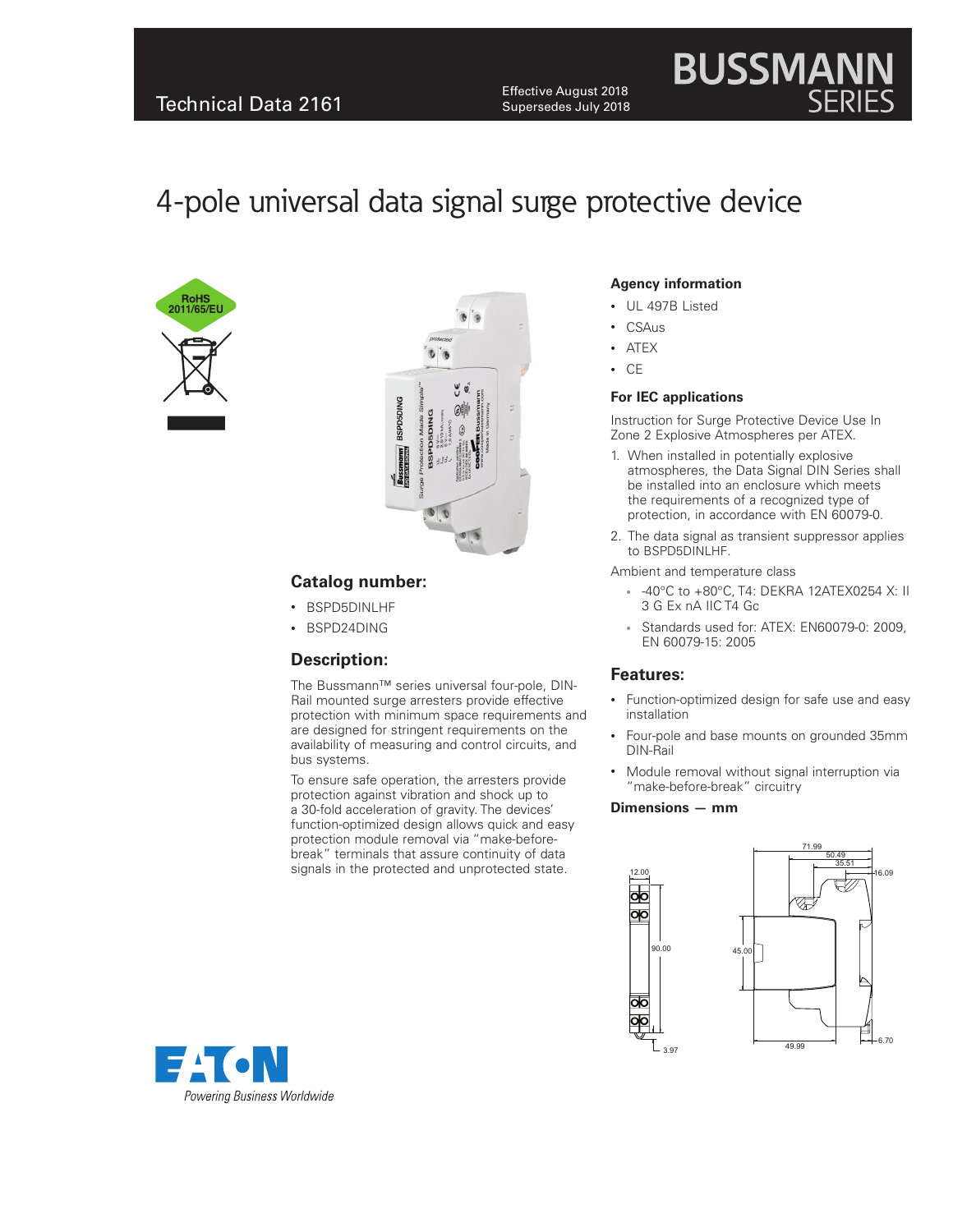**Catalog numbers and specifications**

| <b>Catalog number -</b>                                                                       | <b>BSPD24DING</b>                               | <b>BSPD5DINLHF</b> |
|-----------------------------------------------------------------------------------------------|-------------------------------------------------|--------------------|
| Nominal voltage (U)                                                                           | 24 V                                            | 5V                 |
| Nominal current at 45°C (I,)                                                                  | 0.75A                                           | 1.0A               |
| VPL line-line for limp D1 (U)                                                                 | $≤102$ V                                        | $\leq$ 25 V        |
| VPL line-PG for limp D1 (U)                                                                   | $≤66V$                                          | ≤550 V             |
| VPL line-line at 1 kV/us C3 (U)                                                               | $≤90V$                                          | $\leq$ 11 V        |
| VPL line-PG at 1 kV/µs C3 (U)                                                                 | $\leq$ 45 V                                     | ≤550V              |
| D1 Total lightning impulse current (10/350 µs) (I <sub>imp</sub> )                            | 10 kA                                           | 10 kA              |
| D1 Lightning impulse current (10/350 µs) per line (I <sub>imp</sub> )                         | 2.5 kA                                          | 2.5kA              |
| C2 Total nominal discharge current (8/20us) (I)                                               | 20 kA                                           | 20 kA              |
| C2 Nominal discharge current (8/20µs) per line (I)                                            | 10 kA                                           | 10 kA              |
| Series impedance per line                                                                     | $1.8 \Omega$                                    | $1.0 \Omega$       |
| Max. continuous operating DC voltage (U <sub>c</sub> )                                        | 33 V                                            | 6V                 |
| Max. continuous operating AC voltage $(U_c)$                                                  | 23.3 V                                          | 4.2V               |
| Cut-off frequency line-PG (f)                                                                 | 6.8 MHz                                         | 100 MHz            |
| Cut-off frequency line-line ( $U_{\text{Sional}}$ , balanced 100 $\Omega$ ) (f <sub>G</sub> ) |                                                 |                    |
| Capacitance line-line (C)                                                                     | $\leq$ 0.5 nF                                   | $\leq$ 25 pF       |
| Capacitance line-PG (C)                                                                       | $≤1.0$ nF                                       | $≤16$ pF           |
| <b>ATEX Approvals</b>                                                                         | $\ddagger$                                      | $\ddagger$         |
| Agency information                                                                            | $^{\dagger\dagger}$                             | $++$               |
| IEC 61643-21 test category                                                                    | D1, C2, C3                                      |                    |
| Operating temperature range                                                                   | -40 $^{\circ}$ C to +80 $^{\circ}$ C            |                    |
| Degree of protection                                                                          | <b>IP20</b>                                     |                    |
| For mounting on                                                                               | 35mm DIN-Rails per EN 60715                     |                    |
| Grounding                                                                                     | Via base part                                   |                    |
| Color / enclosure material                                                                    | Grey / Polyamide PA 6.6                         |                    |
| Test standards                                                                                | IEC 61643-21 / EN 61643-21, UL 497B             |                    |
| Connection (input / output)                                                                   | Screw terminal                                  |                    |
| Conductors                                                                                    | Solid: 12-28 AWG (4-0.08 mm <sup>2</sup> )      |                    |
|                                                                                               | Flexible: 14-28A WG (2.5-0.08 mm <sup>2</sup> ) |                    |
| Terminal torque                                                                               | 3.5 Lb-In (0.4 Nom)                             |                    |
| Warranty                                                                                      | 5 Years*                                        |                    |

\* See Bussmann series SPD Limited Warranty Statement (3A1502) for details at Eaton.com/bussmannseries.

† DEKRA 12ATEX0254 X: II 3 G Ex nA IIC T4 Gc

††ATEX, UL, CSA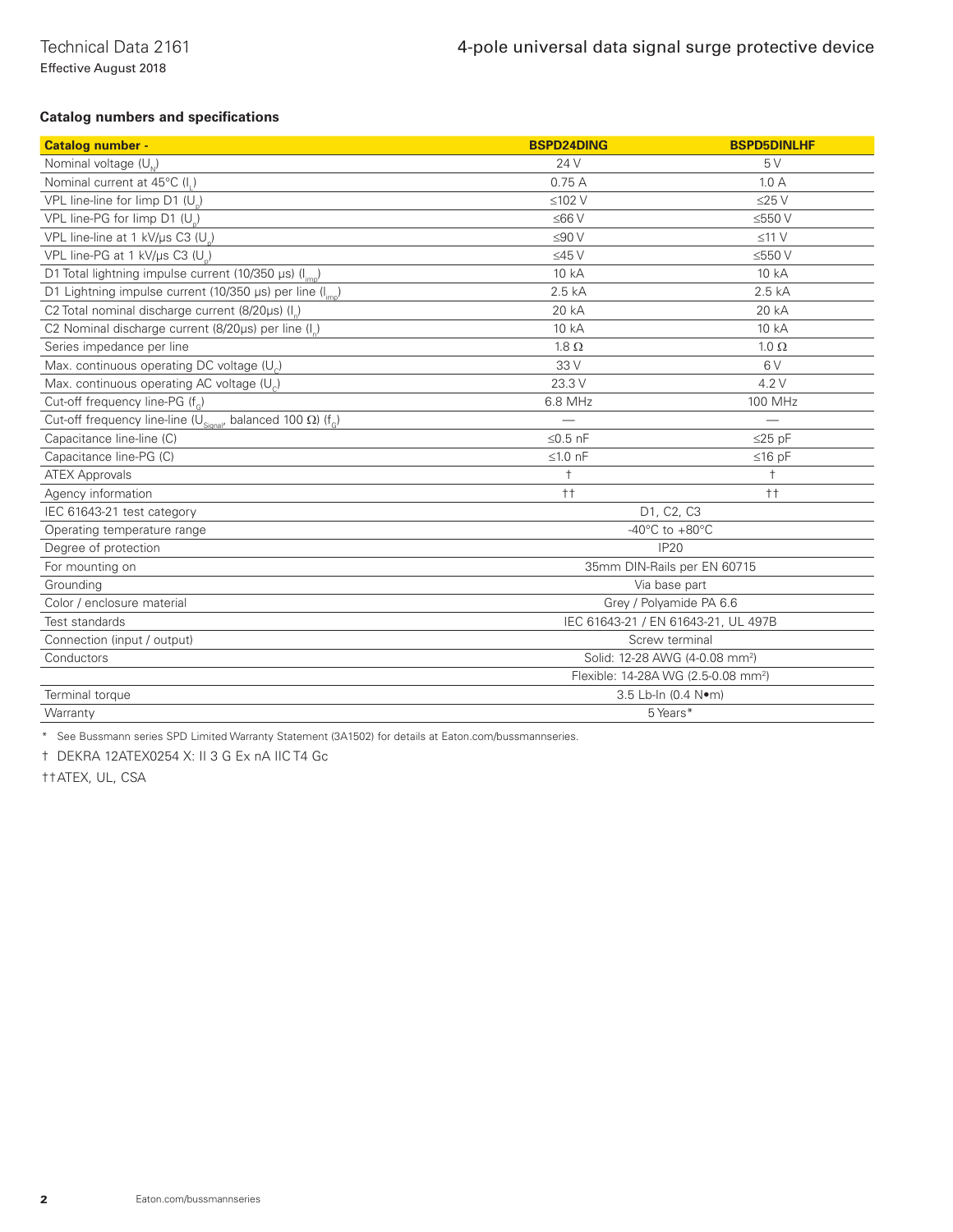## Effective August 2018





Technical Data 2161 4-pole universal data signal surge protective device

#### **DIN-Rail universal 4 wire data signal SPD applications**

Universal 4 wire data signal SPD is specified by communication technology.

The table below contains the specific technology to which the BSPD5DINLHF is suited to be used.

| <b>System type</b>                                |
|---------------------------------------------------|
| Bus systems and measuring, and control technology |
| CAN-Bus (data line only)                          |
| C-Bus (Honeywell)                                 |
| Device Net (data line only)                       |
| <b>FSK</b>                                        |
| IEC-Bus (RS485)                                   |
| Interbus INLINE,                                  |
| LON - TP/XF 78                                    |
| <b>MODBUS</b>                                     |
| <b>MPI Bus</b>                                    |
| Procontic T200 (RS422)                            |
| PROFIBUS DP/FMS                                   |
| PROFIBUS SIMATIC NET                              |
| <b>PSM EG RS422 &amp; RS485</b>                   |
| Rackbus (RS485)                                   |
| R Bus                                             |
| <b>RS 485</b>                                     |
| RS422, V11                                        |
| SafetyBUS p                                       |
| Securilan LON Bus                                 |
| <b>SUCONET</b>                                    |

The table below contains the specific technology to which the BSPD24DING is suited to be used.

| <b>System type</b>                                |
|---------------------------------------------------|
| Bus systems and measuring, and control technology |
| 0-20mA, 4-20mA signals                            |
| Binary signals                                    |
| TTYy 4-20mA                                       |
|                                                   |

The only controlled copy of this data sheet is the electronic read-only version located on the Eaton network drive. All other copies of this document are by definition uncontrolled. This bulletin is intended to clearly present comprehensive product data and provide technical information that will help the end user with design applications. Eaton reserves the right, without notice, to change design or construction of any products and to discontinue or limit distribution of any products. Eaton also reserves the right to change or update, without notice, any technical information contained in this bulletin. Once a product has been selected, it should be tested by the user in all possible applications.

**Eaton**

1000 Eaton Boulevard Cleveland, OH 44122 Eaton.com

Bussmann Division 114 Old State Road Ellisville, MO 63021 United States Eaton.com/bussmannseries

© 2018 Eaton All Rights Reserved Printed in USA Publication No. 2161 — BU-SB13144 August 2018

Eaton and Bussmann are valuable trademarks of Eaton in the U.S. and other countries. You are not permitted to use the Eaton trademarks without prior written consent of Eaton.

CSA is a registered trademark of the Canadian Standards Group. IEC is a registered trademark of the International Electrotechnical Commission. UL is a registered trademark of the Underwriters Laboratories, Inc.

For Eaton's Bussmann series product information, call 1-855-287-7626 or visit: Eaton.com/bussmannseries

Follow us on social media to get the latest product and support information.



Powering Business Worldwide